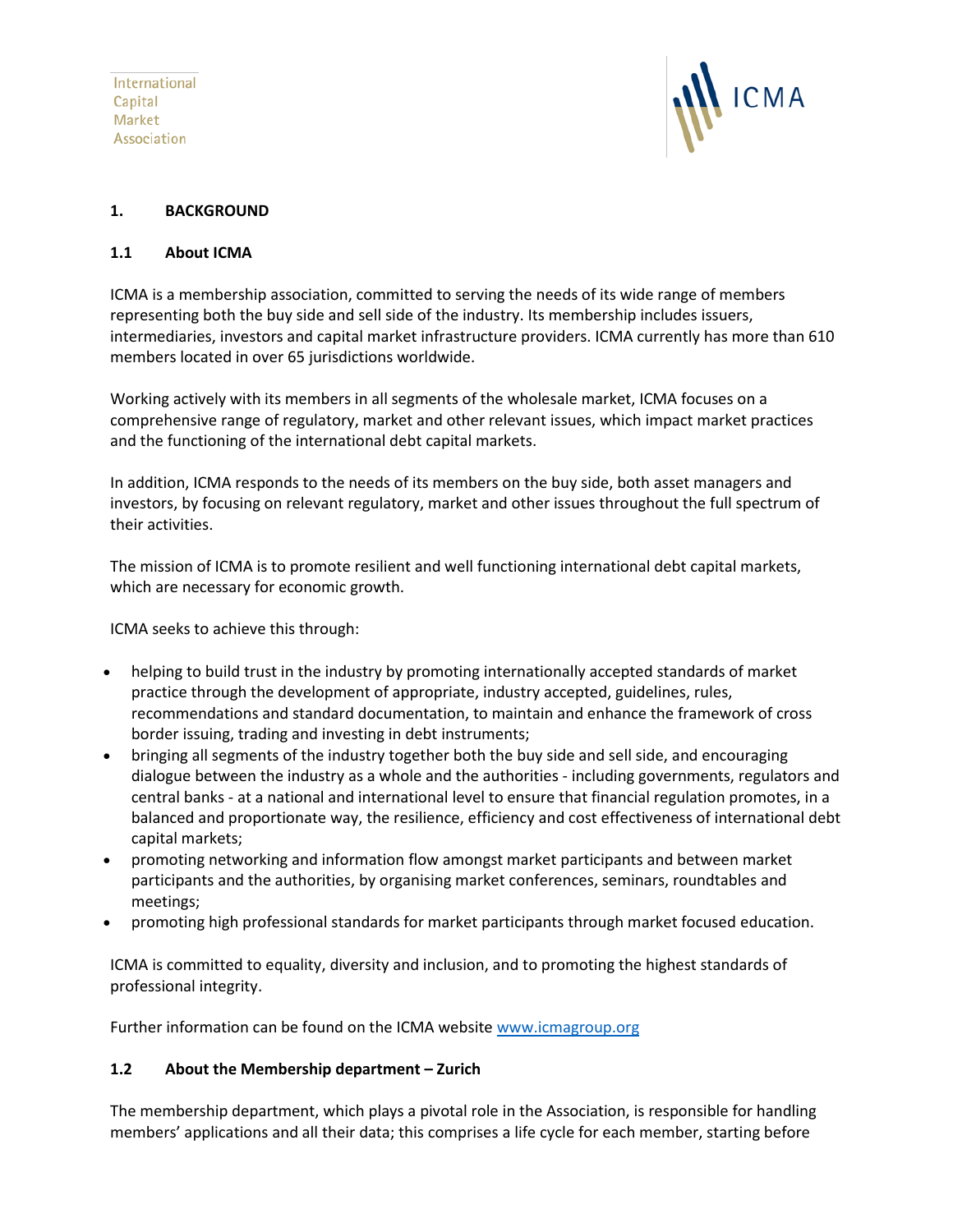International Capital Market Association



they join the organisation. It includes interfacing with the members on general queries and general maintenance; supporting all the needs and requests of members; and marketing the benefits of membership.

Based in Zurich, it coordinates with and supports the legal and the communications departments.

# **2. KEY SKILLS**

The Membership Assistant should have most, or all, of the following key attributes:

- At least 4 years' administration experience
- Excellent oral and written communication skills in both English and German.
- Marketing experience
- Basic knowledge of economic issues
- Ability to organise themselves, prioritise, work independently and be self-motivated at all times
- Customer service experience and orientation
- Initiative
- Adaptability
- Flexibility
- Interpersonal skills and the ability to work in a small team environment
- Ability to represent and communicate ICMA's image in terms of professional responsiveness to membership demands
- A good understanding of desktop PC applications (Microsoft Office, MS Word)
- A good knowledge of internet search engines
- A reasonable knowledge of other IT applications including CRM's
- Other European languages an advantage

## **3. RESPONSIBILITIES**

The following are the primary responsibilities for the Membership Associate at ICMA Zurich. The incumbent should be able to perform all of these:

• Provide support to management to achieve ICMA's operational objectives and commitments within the scope of the incumbent's abilities and experience

## **Daily Membership Administration**

- Processing of applications for membership and changes to membership (mergers, transfers, name changes, ownership changes, Principal Delegate changes and resignations)
- Responding to general queries regarding membership
- Assisting with applications
- Updating/monitoring of the membership database
- Updating, invoicing and monitoring of accounts systems records related to membership, where applicable

## **Membership Relations**

• Develop a close working relationship with members